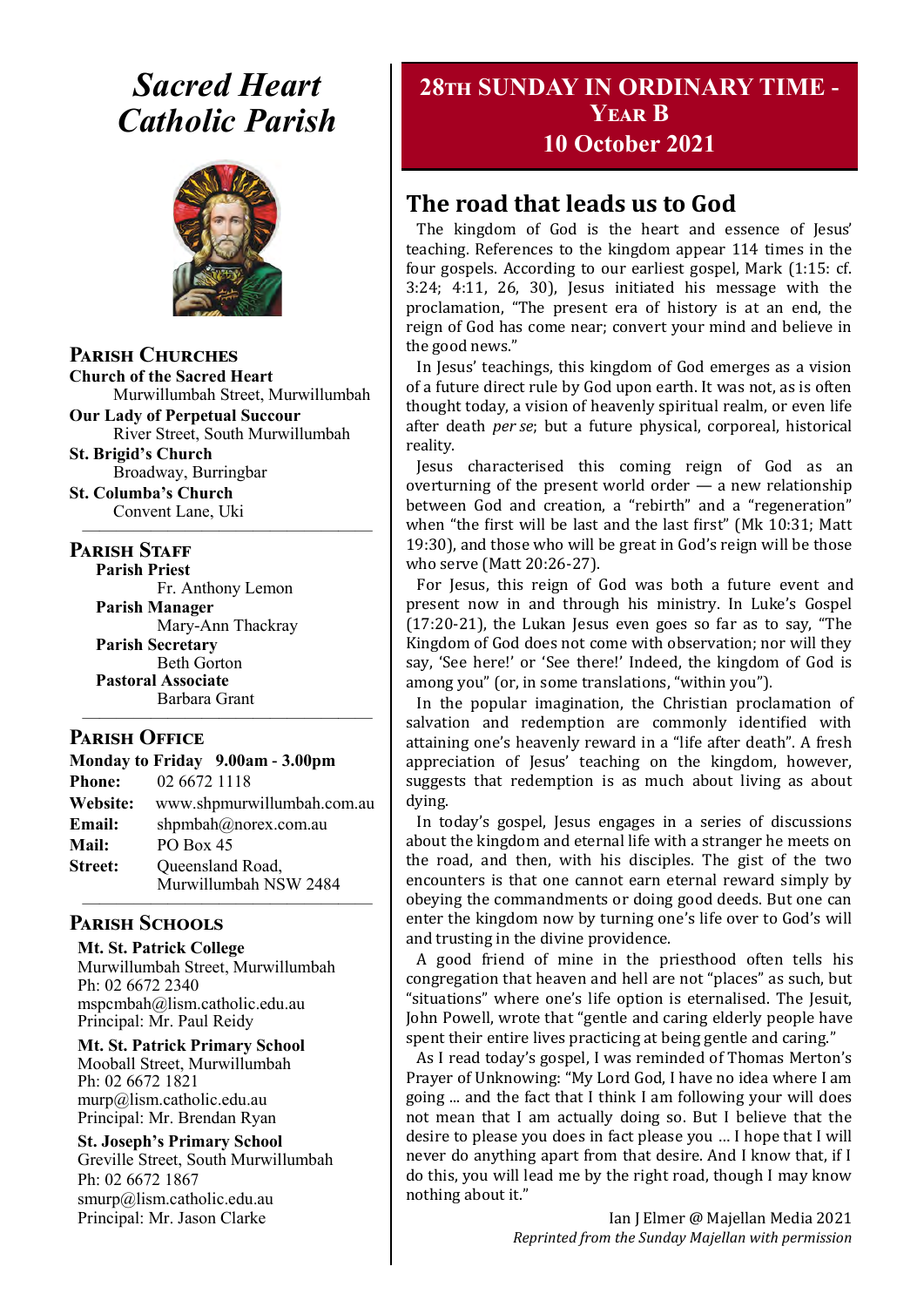# This week in the Parish 3-10 October

| Sunday 10                                           | 28TH SUNDAY IN ORDINARY TIME - Year B<br>8:00 am - Mass<br>10:00 am - Mass |
|-----------------------------------------------------|----------------------------------------------------------------------------|
| Wednesday 13                                        | 10:00 am - Parish Men's Group (see note below)                             |
| Thursday 14                                         | 9:00 am - Legion of Mary - South Meeting Room                              |
| Friday 15                                           | <b>ST TERESA OF JESUS</b>                                                  |
| Saturday 16                                         | 6:00 pm - Vigil Mass                                                       |
| Sunday 17                                           | 29TH SUNDAY IN ORDINARY TIME - Year B<br>8:00 am - Mass<br>10:00 am - Mass |
| Please note: There are No weekday Masses this week, |                                                                            |

while Fr Anthony is on holidays.



#### **Seating in the Church** Please remember to turn over the small **'Please Sit Here'** card where you sit in the church during Mass. This tells the volunteer cleaners where someone has been sitting during Mass.

## **Reconciliation**

Saturday : 5.30pm - 5.50pm Sunday: 7.30am - 7.50am

# **Please Pray For:**

#### **Recently Deceased**:

Frank Mills (brother of Fr Bill - Mullumbimby) Madonna Marshall, Bede Shortis, David Wilkinson, Philip Blackburn, Julie Keogh, Peg Hatfield

#### **Anniversaries:**

Phil & Brian Lazenby, Bernadette Kelly

#### **Those Who Are Sick:**

Vince Kean, Margaret Chiesa, James Wallace

# *Readings for today and next Sunday:*  **28th SUNDAY IN ORDINARY TIME - Year B**

Wis 7:7-11; Heb 4:12-13; Mk 10:17-30

**29th SUNDAY IN ORDINARY TIME - Year B**  Is 53:10-11; Heb 4:14-16; Mk 10:35-45

## **Reading Roster**

**16/17 October - 29th Sunday in Ord Time - Yr B 6pm Vigil:** Barbara Brodbeck **Sunday 8am:** Bernard Nolan **Sunday 10am:** Lorraine Green

This weekend Fr Anthony will be using Preface of Ordinary Time VI and Eucharistic Prayer II.

#### **Wednesday Word**

Copies of Wednesday Word, with this weekend's readings, are available for you in the Church.

#### **Acknowledgement of Country**

**Welcome** This weekend we welcome & thank Fr Michael Nilon who is saying weekend Masses during Fr Anthony's annual leave.

We thank Fr Michael for his generosity of time.

**Please Note: there will be no Mass Tuesday, Wednesday, Thursday or Friday this coming week.** 

# **Urgent calls:**

Phone: Presbytery 6672 1118 or email: shpmbah@norex.com.au

# **Catholic Men's Group**

October morning tea Wed 13 Oct | 10:00 am | Murwillumbah Services Club Enquiries: Alex Lever 0458 817 021

#### **All Men Are Welcome**

*Wearing of masks is mandatory as well as proof of double vaccination*

## **Catholic Women's Group**

October luncheon Friday 22 Oct |12 noon | Murwillumbah Services Club Enquiries: Helen Larkin 6672 5647 Barbara Cook 6672 3377

#### **All Ladies Are Welcome**

*Wearing of masks is mandatory as well as proof of double vaccination*

*We would like to acknowledge the Bundjalung people who are the Traditional Owners of this land on which we gather and pray today. We pay our respects to the Elders past, present and emerging, and extend that respect to other Aboriginal and Torres Strait Islander people past, present and emerging.*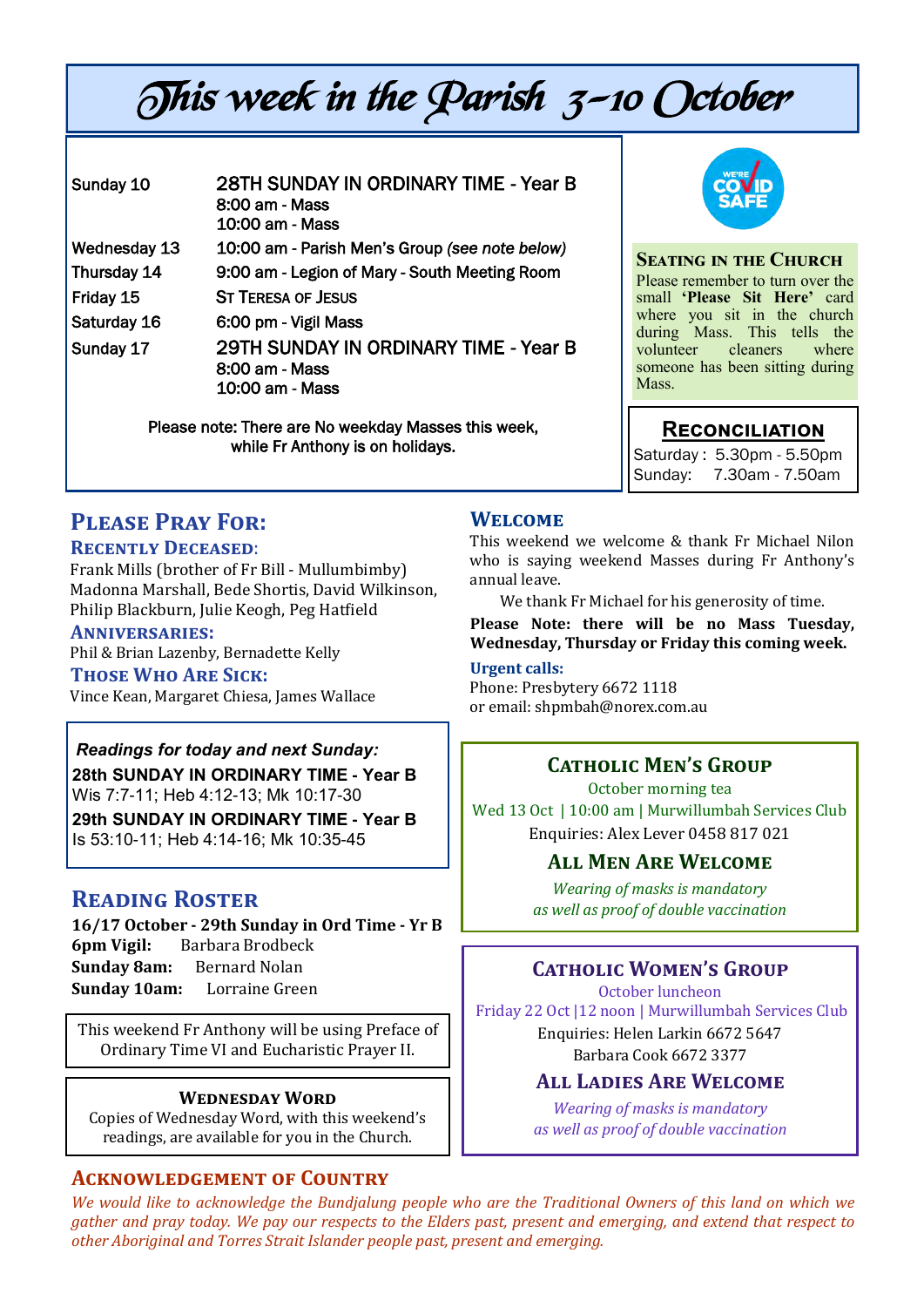## **Cancellation of 2021 Christmas Carnival and Tableau**

It is with regret that we advise that a decision has been made to cancel the Christmas Carnival and Nativity Tableau again this year. With all the various covid-19 safety regulations & public health orders currently in place – for the parish and our parish schools and the wider community – it is very difficult to plan and hold an event such as our iconic Christmas Carnival and Tableau in 2021. Both our primary schools – Mt St Patrick Primary and St Joseph's Primary – will organise their own Nativity Plays within their school communities to tell the children the story of Christmas.

We will still hold the Parish Raffle as a fundraiser and have the support of our three Parish schools for this fundraiser. We plan to have raffle tickets ready to distribute to parishioners and parish school families by 1 November. The raffle will be drawn on Saturday 4 December.

If we are able to, after 1 December "freedom" day, we plan to hold an outdoor Carols event for all parish and school families on Saturday 4 December - a BYO picnic event on the playground after Vigil Mass. This remains a work in progress and dependant on the rules and regulations at the time! More details on this in future bulletins.

Interested in being a part of this special event?

We'll be looking for

musicians and singers to help lead the carols

helpers to set up stage and sound and some seating

Advent and the preparation for Christmas is such a special time of the year for us all and its disappointing that we cannot start our preparations for Christmas in our usual fashion with the Carnival and Tableau.

Fr Anthony

#### **The Plenary Council**

began last Sunday 3 October with the Opening Mass celebrated by Archbishop Timothy Costelloe SDB.



We continue our prayers that this

Plenary Council, guided by the Holy Spirit, will bear much fruit for the Catholic Church in Australia.

We also ask for your prayers for our Diocesan members attending the Plenary Council: Bishop Gregory Homeming, Fr Paul Gooley, Fr Peter Slack, Dr Deirdre Little and Miss Ellen Hales.

Daily Masses and some sessions are being live streamed and recorded and are available at:

**https://plenarycouncil.catholic.org.au/masses-andlivestreams/** 

#### **All professions and trades are called to assist this mission.**



Since 1961 Palms Australia has quietly prepared and supported humble Catholics like you for mission. It's our response as church to calls from Australian and overseas communities to help bring opportunity to the poor.

Sharing your skills with local co-workers helps them to develop their essential community organisations. Improving their self-reliance aids sustainable poverty reduction and removes dependence on foreign aid and influence. Your relationships within the local community will transform your heart and soul.

To be prepared for a 2022 placement: Visit: **palms.org.au** Email: **palms@palms.org.au** or: **call Christine 02 9560 5333** by Friday October 29.



# **OCTOBER IS WORLD MISSION MONTH**